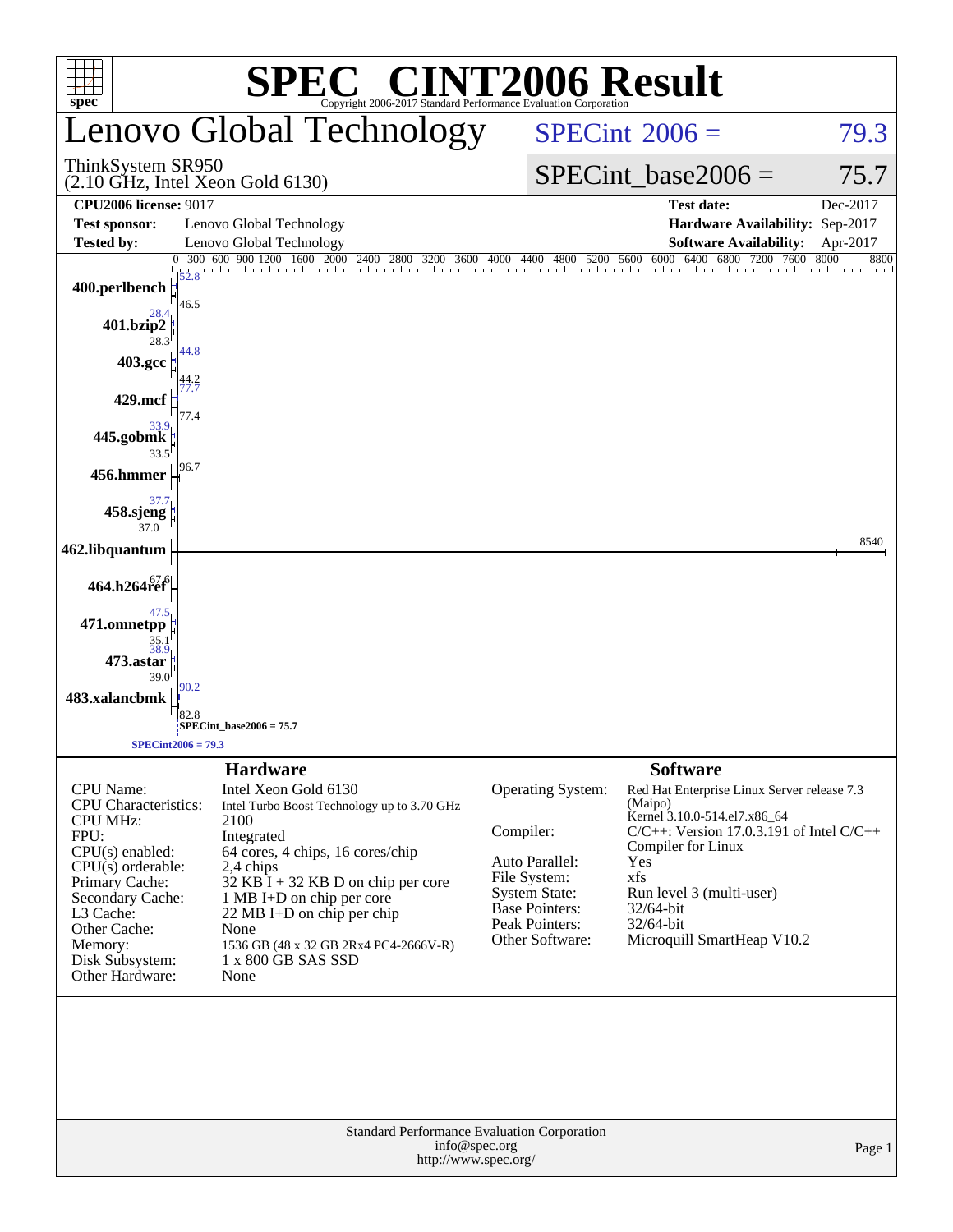

### enovo Global Technology

#### ThinkSystem SR950

(2.10 GHz, Intel Xeon Gold 6130)

 $SPECint2006 = 79.3$  $SPECint2006 = 79.3$ 

#### SPECint base2006 =  $75.7$

**[Test sponsor:](http://www.spec.org/auto/cpu2006/Docs/result-fields.html#Testsponsor)** Lenovo Global Technology **[Hardware Availability:](http://www.spec.org/auto/cpu2006/Docs/result-fields.html#HardwareAvailability)** Sep-2017

**[CPU2006 license:](http://www.spec.org/auto/cpu2006/Docs/result-fields.html#CPU2006license)** 9017 **[Test date:](http://www.spec.org/auto/cpu2006/Docs/result-fields.html#Testdate)** Dec-2017 **[Tested by:](http://www.spec.org/auto/cpu2006/Docs/result-fields.html#Testedby)** Lenovo Global Technology **[Software Availability:](http://www.spec.org/auto/cpu2006/Docs/result-fields.html#SoftwareAvailability)** Apr-2017

#### **[Results Table](http://www.spec.org/auto/cpu2006/Docs/result-fields.html#ResultsTable)**

|                                                                                                          | <b>Base</b>    |              |                |              |                | <b>Peak</b> |                |              |                |              |                |              |
|----------------------------------------------------------------------------------------------------------|----------------|--------------|----------------|--------------|----------------|-------------|----------------|--------------|----------------|--------------|----------------|--------------|
| <b>Benchmark</b>                                                                                         | <b>Seconds</b> | <b>Ratio</b> | <b>Seconds</b> | <b>Ratio</b> | <b>Seconds</b> | Ratio       | <b>Seconds</b> | <b>Ratio</b> | <b>Seconds</b> | <b>Ratio</b> | <b>Seconds</b> | <b>Ratio</b> |
| $ 400$ .perlbench                                                                                        | 210            | 46.5         | 210            | 46.6         | 210            | 46.5        | 185            | 52.9         | 185            | 52.8         | 185            | 52.8         |
| 401.bzip2                                                                                                | 341            | 28.3         | 341            | 28.3         | 341            | 28.3        | 338            | 28.5         | <u>339</u>     | 28.4         | 340            | 28.4         |
| $403.\text{gcc}$                                                                                         | 182            | 44.2         | 182            | 44.3         | 183            | 44.0        | <b>180</b>     | 44.8         | 180            | 44.7         | 180            | 44.8         |
| $429$ .mcf                                                                                               | 118            | 77.4         | 116            | 78.9         | 118            | 77.3        | 118            | 77.4         | 117            | 77.7         | 117            | 77.8         |
| $445$ .gobmk                                                                                             | 313            | 33.5         | 313            | 33.5         | 313            | 33.5        | 310            | 33.9         | 310            | 33.9         | 310            | 33.8         |
| $456.$ hmmer                                                                                             | 96.5           | 96.7         | 96.4           | 96.8         | 96.5           | 96.7        | 96.5           | 96.7         | 96.4           | 96.8         | 96.5           | 96.7         |
| $458$ .sjeng                                                                                             | 327            | 37.0         | 326            | 37.1         | 327            | 37.0        | 321            | 37.7         | 321            | 37.7         | 321            | 37.7         |
| 462.libquantum                                                                                           | 2.38           | 8710         | 2.55           | 8110         | 2.43           | 8540        | 2.38           | 8710         | 2.55           | 8110         | 2.43           | 8540         |
| 464.h264ref                                                                                              | 327            | 67.7         | 327            | 67.6         | 327            | 67.6        | 327            | 67.7         | 327            | 67.6         | 327            | 67.6         |
| 471.omnetpp                                                                                              | 178            | 35.1         | 178            | 35.1         | 178            | 35.1        | 130            | 47.9         | 133            | 46.8         | 131            | 47.5         |
| $473$ . astar                                                                                            | 180            | 39.1         | 180            | 38.9         | 180            | 39.0        | 181            | 38.8         | 180            | 38.9         | 180            | 39.0         |
| 483.xalancbmk                                                                                            | 83.1           | 83.0         | 83.3           | 82.8         | 83.4           | 82.8        | 76.3           | 90.4         | 77.3           | 89.2         | 76.5           | 90.2         |
| Results appear in the order in which they were run. Bold underlined text indicates a median measurement. |                |              |                |              |                |             |                |              |                |              |                |              |

#### **[Submit Notes](http://www.spec.org/auto/cpu2006/Docs/result-fields.html#SubmitNotes)**

The config file option 'submit' was used.

#### **[Operating System Notes](http://www.spec.org/auto/cpu2006/Docs/result-fields.html#OperatingSystemNotes)**

Stack size set to unlimited using "ulimit -s unlimited"

#### **[Platform Notes](http://www.spec.org/auto/cpu2006/Docs/result-fields.html#PlatformNotes)**

Standard Performance Evaluation Corporation [info@spec.org](mailto:info@spec.org) BIOS configuration: Choose Operating Mode set to Maximum Performance Hyper-Threading set to Disable Stale AtoS set to Enable LLC dead line alloc set to Disable Sysinfo program /home/cpu2006-1.2-ic17.0u3/config/sysinfo.rev6993 Revision 6993 of 2015-11-06 (b5e8d4b4eb51ed28d7f98696cbe290c1) running on Proton4S-RHEL7.3 Wed Dec 6 05:29:23 2017 This section contains SUT (System Under Test) info as seen by some common utilities. To remove or add to this section, see: <http://www.spec.org/cpu2006/Docs/config.html#sysinfo> From /proc/cpuinfo model name : Intel(R) Xeon(R) Gold 6130 CPU @ 2.10GHz 4 "physical id"s (chips) 64 "processors" cores, siblings (Caution: counting these is hw and system dependent. The following excerpts from /proc/cpuinfo might not be reliable. Use with Continued on next page

<http://www.spec.org/>

Page 2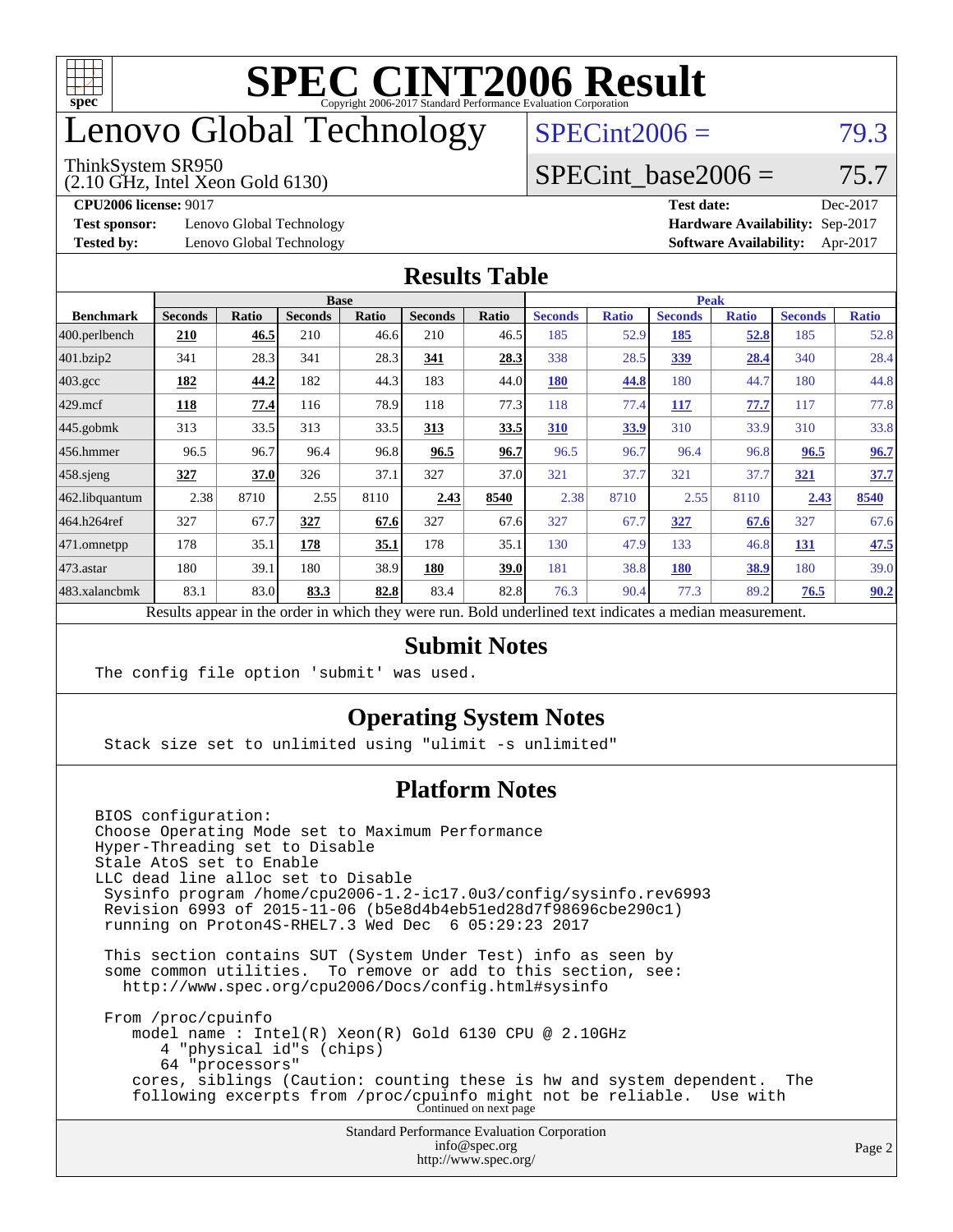

### enovo Global Technology

 $SPECint2006 = 79.3$  $SPECint2006 = 79.3$ 

ThinkSystem SR950

(2.10 GHz, Intel Xeon Gold 6130)

SPECint base2006 =  $75.7$ 

**[Test sponsor:](http://www.spec.org/auto/cpu2006/Docs/result-fields.html#Testsponsor)** Lenovo Global Technology **[Hardware Availability:](http://www.spec.org/auto/cpu2006/Docs/result-fields.html#HardwareAvailability)** Sep-2017 **[Tested by:](http://www.spec.org/auto/cpu2006/Docs/result-fields.html#Testedby)** Lenovo Global Technology **[Software Availability:](http://www.spec.org/auto/cpu2006/Docs/result-fields.html#SoftwareAvailability)** Apr-2017

**[CPU2006 license:](http://www.spec.org/auto/cpu2006/Docs/result-fields.html#CPU2006license)** 9017 **[Test date:](http://www.spec.org/auto/cpu2006/Docs/result-fields.html#Testdate)** Dec-2017

#### **[Platform Notes \(Continued\)](http://www.spec.org/auto/cpu2006/Docs/result-fields.html#PlatformNotes)**

Standard Performance Evaluation Corporation [info@spec.org](mailto:info@spec.org) <http://www.spec.org/> caution.) cpu cores : 16 siblings : 16 physical 0: cores 0 1 2 3 4 5 6 7 8 9 10 11 12 13 14 15 physical 1: cores 0 1 2 3 4 5 6 7 8 9 10 11 12 13 14 15 physical 2: cores 0 1 2 3 4 5 6 7 8 9 10 11 12 13 14 15 physical 3: cores 0 1 2 3 4 5 6 7 8 9 10 11 12 13 14 15 cache size : 22528 KB From /proc/meminfo<br>MemTotal: 1584771580 kB HugePages\_Total: 0 Hugepagesize: 2048 kB From /etc/\*release\* /etc/\*version\* os-release: NAME="Red Hat Enterprise Linux Server" VERSION="7.3 (Maipo)" ID="rhel" ID\_LIKE="fedora" VERSION\_ID="7.3" PRETTY\_NAME="Red Hat Enterprise Linux Server 7.3 (Maipo)" ANSI\_COLOR="0;31" CPE\_NAME="cpe:/o:redhat:enterprise\_linux:7.3:GA:server" redhat-release: Red Hat Enterprise Linux Server release 7.3 (Maipo) system-release: Red Hat Enterprise Linux Server release 7.3 (Maipo) system-release-cpe: cpe:/o:redhat:enterprise\_linux:7.3:ga:server uname -a: Linux Proton4S-RHEL7.3 3.10.0-514.el7.x86\_64 #1 SMP Wed Oct 19 11:24:13 EDT 2016 x86\_64 x86\_64 x86\_64 GNU/Linux run-level 3 Dec 6 05:28 SPEC is set to: /home/cpu2006-1.2-ic17.0u3 Filesystem Type Size Used Avail Use% Mounted on<br>/dev/sdb3 xfs 743G 39G 705G 6% / /dev/sdb3 xfs 743G 39G 705G 6% / Additional information from dmidecode: Warning: Use caution when you interpret this section. The 'dmidecode' program reads system data which is "intended to allow hardware to be accurately determined", but the intent may not be met, as there are frequent changes to hardware, firmware, and the "DMTF SMBIOS" standard. BIOS Lenovo -[PSE105X-1.00]- 08/17/2017 Memory: 48x NO DIMM NO DIMM 48x Samsung M393A4K40BB2-CTD 32 GB 2 rank 2666 MHz (End of data from sysinfo program)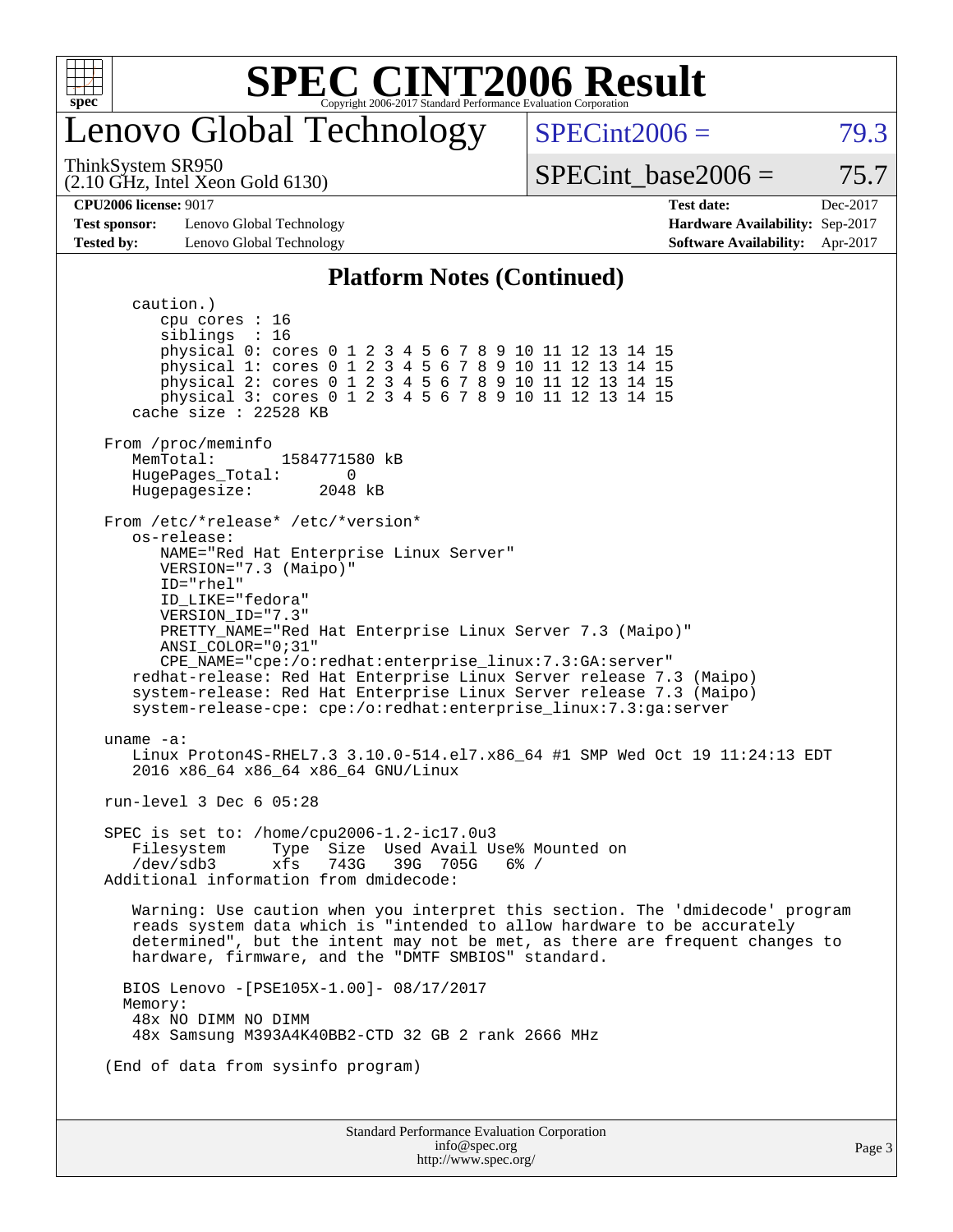

### enovo Global Technology

 $SPECint2006 = 79.3$  $SPECint2006 = 79.3$ 

(2.10 GHz, Intel Xeon Gold 6130) ThinkSystem SR950

SPECint base2006 =  $75.7$ 

**[Test sponsor:](http://www.spec.org/auto/cpu2006/Docs/result-fields.html#Testsponsor)** Lenovo Global Technology **[Hardware Availability:](http://www.spec.org/auto/cpu2006/Docs/result-fields.html#HardwareAvailability)** Sep-2017

**[CPU2006 license:](http://www.spec.org/auto/cpu2006/Docs/result-fields.html#CPU2006license)** 9017 **[Test date:](http://www.spec.org/auto/cpu2006/Docs/result-fields.html#Testdate)** Dec-2017 **[Tested by:](http://www.spec.org/auto/cpu2006/Docs/result-fields.html#Testedby)** Lenovo Global Technology **[Software Availability:](http://www.spec.org/auto/cpu2006/Docs/result-fields.html#SoftwareAvailability)** Apr-2017

#### **[General Notes](http://www.spec.org/auto/cpu2006/Docs/result-fields.html#GeneralNotes)**

Environment variables set by runspec before the start of the run: KMP AFFINITY = "granularity=fine, compact,  $0,3$ " LD\_LIBRARY\_PATH = "/home/cpu2006-1.2-ic17.0u3/lib/ia32:/home/cpu2006-1.2-ic17.0u3/lib/intel64:/home/cpu2006-1.2-ic17.0u3/sh10.2" OMP\_NUM\_THREADS = "64"

 Binaries compiled on a system with 1x Intel Core i7-4790 CPU + 32GB RAM memory using Redhat Enterprise Linux 7.2 Transparent Huge Pages enabled by default. Filesystem page cache cleared with: shell invocation of 'sync; echo 3 > /proc/sys/vm/drop\_caches' prior to run

#### **[Base Compiler Invocation](http://www.spec.org/auto/cpu2006/Docs/result-fields.html#BaseCompilerInvocation)**

[C benchmarks](http://www.spec.org/auto/cpu2006/Docs/result-fields.html#Cbenchmarks): [icc -m64](http://www.spec.org/cpu2006/results/res2017q4/cpu2006-20171211-51042.flags.html#user_CCbase_intel_icc_64bit_bda6cc9af1fdbb0edc3795bac97ada53)

[C++ benchmarks:](http://www.spec.org/auto/cpu2006/Docs/result-fields.html#CXXbenchmarks) [icpc -m64](http://www.spec.org/cpu2006/results/res2017q4/cpu2006-20171211-51042.flags.html#user_CXXbase_intel_icpc_64bit_fc66a5337ce925472a5c54ad6a0de310)

#### **[Base Portability Flags](http://www.spec.org/auto/cpu2006/Docs/result-fields.html#BasePortabilityFlags)**

 400.perlbench: [-DSPEC\\_CPU\\_LP64](http://www.spec.org/cpu2006/results/res2017q4/cpu2006-20171211-51042.flags.html#b400.perlbench_basePORTABILITY_DSPEC_CPU_LP64) [-DSPEC\\_CPU\\_LINUX\\_X64](http://www.spec.org/cpu2006/results/res2017q4/cpu2006-20171211-51042.flags.html#b400.perlbench_baseCPORTABILITY_DSPEC_CPU_LINUX_X64) 401.bzip2: [-DSPEC\\_CPU\\_LP64](http://www.spec.org/cpu2006/results/res2017q4/cpu2006-20171211-51042.flags.html#suite_basePORTABILITY401_bzip2_DSPEC_CPU_LP64) 403.gcc: [-DSPEC\\_CPU\\_LP64](http://www.spec.org/cpu2006/results/res2017q4/cpu2006-20171211-51042.flags.html#suite_basePORTABILITY403_gcc_DSPEC_CPU_LP64) 429.mcf: [-DSPEC\\_CPU\\_LP64](http://www.spec.org/cpu2006/results/res2017q4/cpu2006-20171211-51042.flags.html#suite_basePORTABILITY429_mcf_DSPEC_CPU_LP64) 445.gobmk: [-DSPEC\\_CPU\\_LP64](http://www.spec.org/cpu2006/results/res2017q4/cpu2006-20171211-51042.flags.html#suite_basePORTABILITY445_gobmk_DSPEC_CPU_LP64) 456.hmmer: [-DSPEC\\_CPU\\_LP64](http://www.spec.org/cpu2006/results/res2017q4/cpu2006-20171211-51042.flags.html#suite_basePORTABILITY456_hmmer_DSPEC_CPU_LP64) 458.sjeng: [-DSPEC\\_CPU\\_LP64](http://www.spec.org/cpu2006/results/res2017q4/cpu2006-20171211-51042.flags.html#suite_basePORTABILITY458_sjeng_DSPEC_CPU_LP64) 462.libquantum: [-DSPEC\\_CPU\\_LP64](http://www.spec.org/cpu2006/results/res2017q4/cpu2006-20171211-51042.flags.html#suite_basePORTABILITY462_libquantum_DSPEC_CPU_LP64) [-DSPEC\\_CPU\\_LINUX](http://www.spec.org/cpu2006/results/res2017q4/cpu2006-20171211-51042.flags.html#b462.libquantum_baseCPORTABILITY_DSPEC_CPU_LINUX) 464.h264ref: [-DSPEC\\_CPU\\_LP64](http://www.spec.org/cpu2006/results/res2017q4/cpu2006-20171211-51042.flags.html#suite_basePORTABILITY464_h264ref_DSPEC_CPU_LP64) 471.omnetpp: [-DSPEC\\_CPU\\_LP64](http://www.spec.org/cpu2006/results/res2017q4/cpu2006-20171211-51042.flags.html#suite_basePORTABILITY471_omnetpp_DSPEC_CPU_LP64) 473.astar: [-DSPEC\\_CPU\\_LP64](http://www.spec.org/cpu2006/results/res2017q4/cpu2006-20171211-51042.flags.html#suite_basePORTABILITY473_astar_DSPEC_CPU_LP64) 483.xalancbmk: [-DSPEC\\_CPU\\_LP64](http://www.spec.org/cpu2006/results/res2017q4/cpu2006-20171211-51042.flags.html#suite_basePORTABILITY483_xalancbmk_DSPEC_CPU_LP64) [-DSPEC\\_CPU\\_LINUX](http://www.spec.org/cpu2006/results/res2017q4/cpu2006-20171211-51042.flags.html#b483.xalancbmk_baseCXXPORTABILITY_DSPEC_CPU_LINUX)

### **[Base Optimization Flags](http://www.spec.org/auto/cpu2006/Docs/result-fields.html#BaseOptimizationFlags)**

[C benchmarks](http://www.spec.org/auto/cpu2006/Docs/result-fields.html#Cbenchmarks):

[-xCORE-AVX2](http://www.spec.org/cpu2006/results/res2017q4/cpu2006-20171211-51042.flags.html#user_CCbase_f-xCORE-AVX2) [-ipo](http://www.spec.org/cpu2006/results/res2017q4/cpu2006-20171211-51042.flags.html#user_CCbase_f-ipo) [-O3](http://www.spec.org/cpu2006/results/res2017q4/cpu2006-20171211-51042.flags.html#user_CCbase_f-O3) [-no-prec-div](http://www.spec.org/cpu2006/results/res2017q4/cpu2006-20171211-51042.flags.html#user_CCbase_f-no-prec-div) [-parallel](http://www.spec.org/cpu2006/results/res2017q4/cpu2006-20171211-51042.flags.html#user_CCbase_f-parallel) [-qopt-prefetch](http://www.spec.org/cpu2006/results/res2017q4/cpu2006-20171211-51042.flags.html#user_CCbase_f-qopt-prefetch) [-auto-p32](http://www.spec.org/cpu2006/results/res2017q4/cpu2006-20171211-51042.flags.html#user_CCbase_f-auto-p32)

[C++ benchmarks:](http://www.spec.org/auto/cpu2006/Docs/result-fields.html#CXXbenchmarks)

[-xCORE-AVX2](http://www.spec.org/cpu2006/results/res2017q4/cpu2006-20171211-51042.flags.html#user_CXXbase_f-xCORE-AVX2) [-ipo](http://www.spec.org/cpu2006/results/res2017q4/cpu2006-20171211-51042.flags.html#user_CXXbase_f-ipo) [-O3](http://www.spec.org/cpu2006/results/res2017q4/cpu2006-20171211-51042.flags.html#user_CXXbase_f-O3) [-no-prec-div](http://www.spec.org/cpu2006/results/res2017q4/cpu2006-20171211-51042.flags.html#user_CXXbase_f-no-prec-div) [-qopt-prefetch](http://www.spec.org/cpu2006/results/res2017q4/cpu2006-20171211-51042.flags.html#user_CXXbase_f-qopt-prefetch) [-auto-p32](http://www.spec.org/cpu2006/results/res2017q4/cpu2006-20171211-51042.flags.html#user_CXXbase_f-auto-p32) [-Wl,-z,muldefs](http://www.spec.org/cpu2006/results/res2017q4/cpu2006-20171211-51042.flags.html#user_CXXbase_link_force_multiple1_74079c344b956b9658436fd1b6dd3a8a) [-L/sh10.2 -lsmartheap64](http://www.spec.org/cpu2006/results/res2017q4/cpu2006-20171211-51042.flags.html#user_CXXbase_SmartHeap64_63911d860fc08c15fa1d5bf319b9d8d5)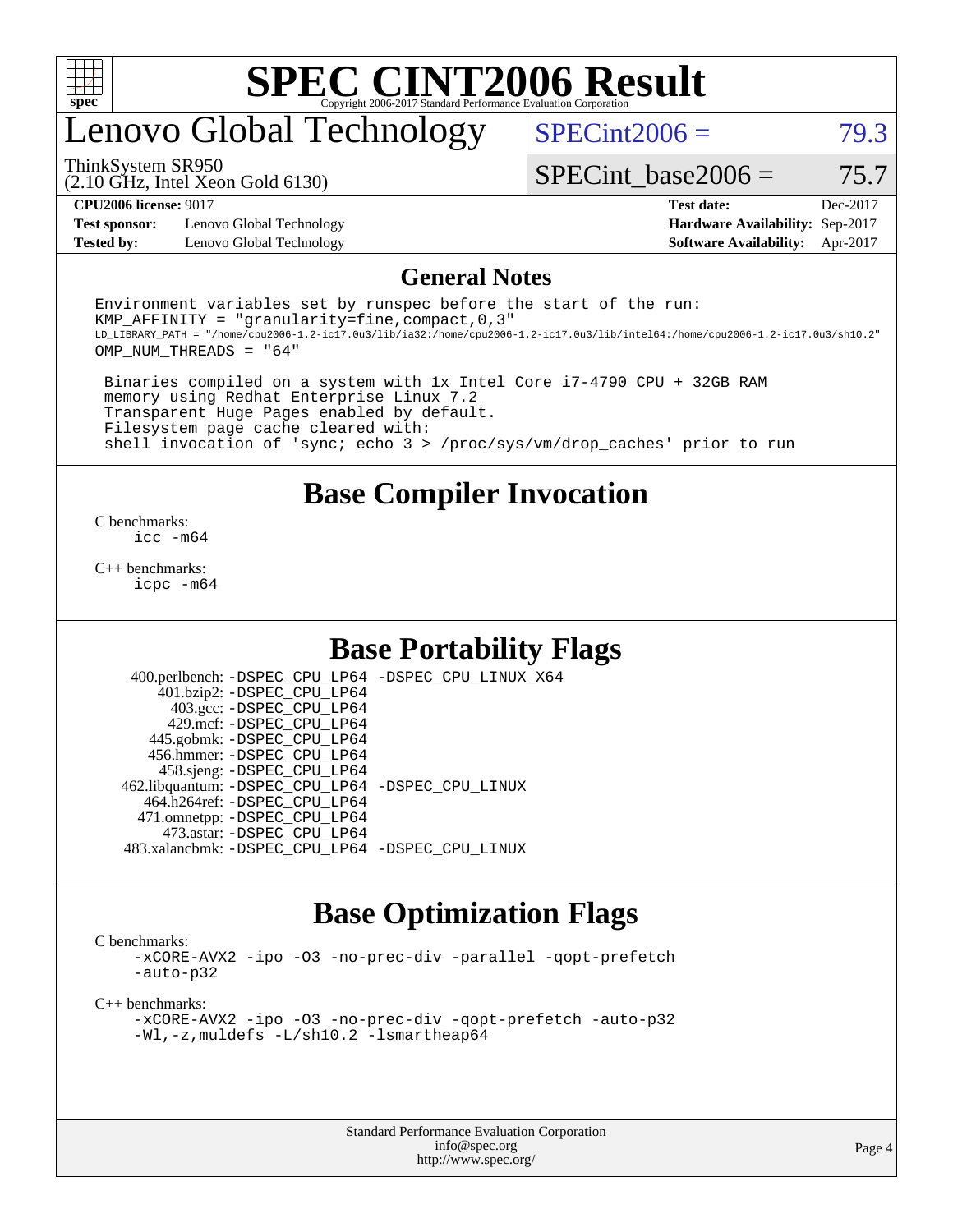

# enovo Global Technology

ThinkSystem SR950

(2.10 GHz, Intel Xeon Gold 6130)

 $SPECint2006 = 79.3$  $SPECint2006 = 79.3$ 

SPECint base2006 =  $75.7$ 

**[Test sponsor:](http://www.spec.org/auto/cpu2006/Docs/result-fields.html#Testsponsor)** Lenovo Global Technology **[Hardware Availability:](http://www.spec.org/auto/cpu2006/Docs/result-fields.html#HardwareAvailability)** Sep-2017 **[Tested by:](http://www.spec.org/auto/cpu2006/Docs/result-fields.html#Testedby)** Lenovo Global Technology **[Software Availability:](http://www.spec.org/auto/cpu2006/Docs/result-fields.html#SoftwareAvailability)** Apr-2017

**[CPU2006 license:](http://www.spec.org/auto/cpu2006/Docs/result-fields.html#CPU2006license)** 9017 **[Test date:](http://www.spec.org/auto/cpu2006/Docs/result-fields.html#Testdate)** Dec-2017

### **[Base Other Flags](http://www.spec.org/auto/cpu2006/Docs/result-fields.html#BaseOtherFlags)**

[C benchmarks](http://www.spec.org/auto/cpu2006/Docs/result-fields.html#Cbenchmarks):

403.gcc: [-Dalloca=\\_alloca](http://www.spec.org/cpu2006/results/res2017q4/cpu2006-20171211-51042.flags.html#b403.gcc_baseEXTRA_CFLAGS_Dalloca_be3056838c12de2578596ca5467af7f3)

### **[Peak Compiler Invocation](http://www.spec.org/auto/cpu2006/Docs/result-fields.html#PeakCompilerInvocation)**

[C benchmarks \(except as noted below\)](http://www.spec.org/auto/cpu2006/Docs/result-fields.html#Cbenchmarksexceptasnotedbelow):

[icc -m64](http://www.spec.org/cpu2006/results/res2017q4/cpu2006-20171211-51042.flags.html#user_CCpeak_intel_icc_64bit_bda6cc9af1fdbb0edc3795bac97ada53)

400.perlbench: [icc -m32 -L/opt/intel/compilers\\_and\\_libraries\\_2017/linux/lib/ia32](http://www.spec.org/cpu2006/results/res2017q4/cpu2006-20171211-51042.flags.html#user_peakCCLD400_perlbench_intel_icc_c29f3ff5a7ed067b11e4ec10a03f03ae)

445.gobmk: [icc -m32 -L/opt/intel/compilers\\_and\\_libraries\\_2017/linux/lib/ia32](http://www.spec.org/cpu2006/results/res2017q4/cpu2006-20171211-51042.flags.html#user_peakCCLD445_gobmk_intel_icc_c29f3ff5a7ed067b11e4ec10a03f03ae)

[C++ benchmarks \(except as noted below\):](http://www.spec.org/auto/cpu2006/Docs/result-fields.html#CXXbenchmarksexceptasnotedbelow)

[icc -m32 -L/opt/intel/compilers\\_and\\_libraries\\_2017/linux/lib/ia32](http://www.spec.org/cpu2006/results/res2017q4/cpu2006-20171211-51042.flags.html#user_CXXpeak_intel_icc_c29f3ff5a7ed067b11e4ec10a03f03ae)

473.astar: [icpc -m64](http://www.spec.org/cpu2006/results/res2017q4/cpu2006-20171211-51042.flags.html#user_peakCXXLD473_astar_intel_icpc_64bit_fc66a5337ce925472a5c54ad6a0de310)

#### **[Peak Portability Flags](http://www.spec.org/auto/cpu2006/Docs/result-fields.html#PeakPortabilityFlags)**

 400.perlbench: [-D\\_FILE\\_OFFSET\\_BITS=64](http://www.spec.org/cpu2006/results/res2017q4/cpu2006-20171211-51042.flags.html#user_peakPORTABILITY400_perlbench_file_offset_bits_64_438cf9856305ebd76870a2c6dc2689ab) [-DSPEC\\_CPU\\_LINUX\\_IA32](http://www.spec.org/cpu2006/results/res2017q4/cpu2006-20171211-51042.flags.html#b400.perlbench_peakCPORTABILITY_DSPEC_CPU_LINUX_IA32) 401.bzip2: [-DSPEC\\_CPU\\_LP64](http://www.spec.org/cpu2006/results/res2017q4/cpu2006-20171211-51042.flags.html#suite_peakPORTABILITY401_bzip2_DSPEC_CPU_LP64) 403.gcc: [-DSPEC\\_CPU\\_LP64](http://www.spec.org/cpu2006/results/res2017q4/cpu2006-20171211-51042.flags.html#suite_peakPORTABILITY403_gcc_DSPEC_CPU_LP64) 429.mcf: [-DSPEC\\_CPU\\_LP64](http://www.spec.org/cpu2006/results/res2017q4/cpu2006-20171211-51042.flags.html#suite_peakPORTABILITY429_mcf_DSPEC_CPU_LP64) 445.gobmk: [-D\\_FILE\\_OFFSET\\_BITS=64](http://www.spec.org/cpu2006/results/res2017q4/cpu2006-20171211-51042.flags.html#user_peakPORTABILITY445_gobmk_file_offset_bits_64_438cf9856305ebd76870a2c6dc2689ab) 456.hmmer: [-DSPEC\\_CPU\\_LP64](http://www.spec.org/cpu2006/results/res2017q4/cpu2006-20171211-51042.flags.html#suite_peakPORTABILITY456_hmmer_DSPEC_CPU_LP64) 458.sjeng: [-DSPEC\\_CPU\\_LP64](http://www.spec.org/cpu2006/results/res2017q4/cpu2006-20171211-51042.flags.html#suite_peakPORTABILITY458_sjeng_DSPEC_CPU_LP64) 462.libquantum: [-DSPEC\\_CPU\\_LP64](http://www.spec.org/cpu2006/results/res2017q4/cpu2006-20171211-51042.flags.html#suite_peakPORTABILITY462_libquantum_DSPEC_CPU_LP64) [-DSPEC\\_CPU\\_LINUX](http://www.spec.org/cpu2006/results/res2017q4/cpu2006-20171211-51042.flags.html#b462.libquantum_peakCPORTABILITY_DSPEC_CPU_LINUX) 464.h264ref: [-DSPEC\\_CPU\\_LP64](http://www.spec.org/cpu2006/results/res2017q4/cpu2006-20171211-51042.flags.html#suite_peakPORTABILITY464_h264ref_DSPEC_CPU_LP64) 471.omnetpp: [-D\\_FILE\\_OFFSET\\_BITS=64](http://www.spec.org/cpu2006/results/res2017q4/cpu2006-20171211-51042.flags.html#user_peakPORTABILITY471_omnetpp_file_offset_bits_64_438cf9856305ebd76870a2c6dc2689ab) 473.astar: [-DSPEC\\_CPU\\_LP64](http://www.spec.org/cpu2006/results/res2017q4/cpu2006-20171211-51042.flags.html#suite_peakPORTABILITY473_astar_DSPEC_CPU_LP64) 483.xalancbmk: [-D\\_FILE\\_OFFSET\\_BITS=64](http://www.spec.org/cpu2006/results/res2017q4/cpu2006-20171211-51042.flags.html#user_peakPORTABILITY483_xalancbmk_file_offset_bits_64_438cf9856305ebd76870a2c6dc2689ab) [-DSPEC\\_CPU\\_LINUX](http://www.spec.org/cpu2006/results/res2017q4/cpu2006-20171211-51042.flags.html#b483.xalancbmk_peakCXXPORTABILITY_DSPEC_CPU_LINUX)

#### **[Peak Optimization Flags](http://www.spec.org/auto/cpu2006/Docs/result-fields.html#PeakOptimizationFlags)**

[C benchmarks](http://www.spec.org/auto/cpu2006/Docs/result-fields.html#Cbenchmarks):

 400.perlbench: [-prof-gen](http://www.spec.org/cpu2006/results/res2017q4/cpu2006-20171211-51042.flags.html#user_peakPASS1_CFLAGSPASS1_LDCFLAGS400_perlbench_prof_gen_e43856698f6ca7b7e442dfd80e94a8fc)(pass 1) [-prof-use](http://www.spec.org/cpu2006/results/res2017q4/cpu2006-20171211-51042.flags.html#user_peakPASS2_CFLAGSPASS2_LDCFLAGS400_perlbench_prof_use_bccf7792157ff70d64e32fe3e1250b55)(pass 2) [-xCORE-AVX2](http://www.spec.org/cpu2006/results/res2017q4/cpu2006-20171211-51042.flags.html#user_peakPASS2_CFLAGSPASS2_LDCFLAGS400_perlbench_f-xCORE-AVX2)(pass 2) [-par-num-threads=1](http://www.spec.org/cpu2006/results/res2017q4/cpu2006-20171211-51042.flags.html#user_peakPASS1_CFLAGSPASS1_LDCFLAGS400_perlbench_par_num_threads_786a6ff141b4e9e90432e998842df6c2)(pass 1) [-ipo](http://www.spec.org/cpu2006/results/res2017q4/cpu2006-20171211-51042.flags.html#user_peakPASS2_CFLAGSPASS2_LDCFLAGS400_perlbench_f-ipo)(pass 2) [-O3](http://www.spec.org/cpu2006/results/res2017q4/cpu2006-20171211-51042.flags.html#user_peakPASS2_CFLAGSPASS2_LDCFLAGS400_perlbench_f-O3)(pass 2) [-no-prec-div](http://www.spec.org/cpu2006/results/res2017q4/cpu2006-20171211-51042.flags.html#user_peakPASS2_CFLAGSPASS2_LDCFLAGS400_perlbench_f-no-prec-div)(pass 2) [-qopt-prefetch](http://www.spec.org/cpu2006/results/res2017q4/cpu2006-20171211-51042.flags.html#user_peakCOPTIMIZE400_perlbench_f-qopt-prefetch)

 401.bzip2: [-prof-gen](http://www.spec.org/cpu2006/results/res2017q4/cpu2006-20171211-51042.flags.html#user_peakPASS1_CFLAGSPASS1_LDCFLAGS401_bzip2_prof_gen_e43856698f6ca7b7e442dfd80e94a8fc)(pass 1) [-prof-use](http://www.spec.org/cpu2006/results/res2017q4/cpu2006-20171211-51042.flags.html#user_peakPASS2_CFLAGSPASS2_LDCFLAGS401_bzip2_prof_use_bccf7792157ff70d64e32fe3e1250b55)(pass 2) [-xCORE-AVX2](http://www.spec.org/cpu2006/results/res2017q4/cpu2006-20171211-51042.flags.html#user_peakPASS2_CFLAGSPASS2_LDCFLAGS401_bzip2_f-xCORE-AVX2)(pass 2)  $-par-num-threads=1(pass 1) -ipo(pass 2) -O3(pass 2)$  $-par-num-threads=1(pass 1) -ipo(pass 2) -O3(pass 2)$  $-par-num-threads=1(pass 1) -ipo(pass 2) -O3(pass 2)$  $-par-num-threads=1(pass 1) -ipo(pass 2) -O3(pass 2)$  $-par-num-threads=1(pass 1) -ipo(pass 2) -O3(pass 2)$  $-par-num-threads=1(pass 1) -ipo(pass 2) -O3(pass 2)$ [-no-prec-div](http://www.spec.org/cpu2006/results/res2017q4/cpu2006-20171211-51042.flags.html#user_peakCOPTIMIZEPASS2_CFLAGSPASS2_LDCFLAGS401_bzip2_f-no-prec-div) [-auto-ilp32](http://www.spec.org/cpu2006/results/res2017q4/cpu2006-20171211-51042.flags.html#user_peakCOPTIMIZE401_bzip2_f-auto-ilp32) [-qopt-prefetch](http://www.spec.org/cpu2006/results/res2017q4/cpu2006-20171211-51042.flags.html#user_peakCOPTIMIZE401_bzip2_f-qopt-prefetch)

Continued on next page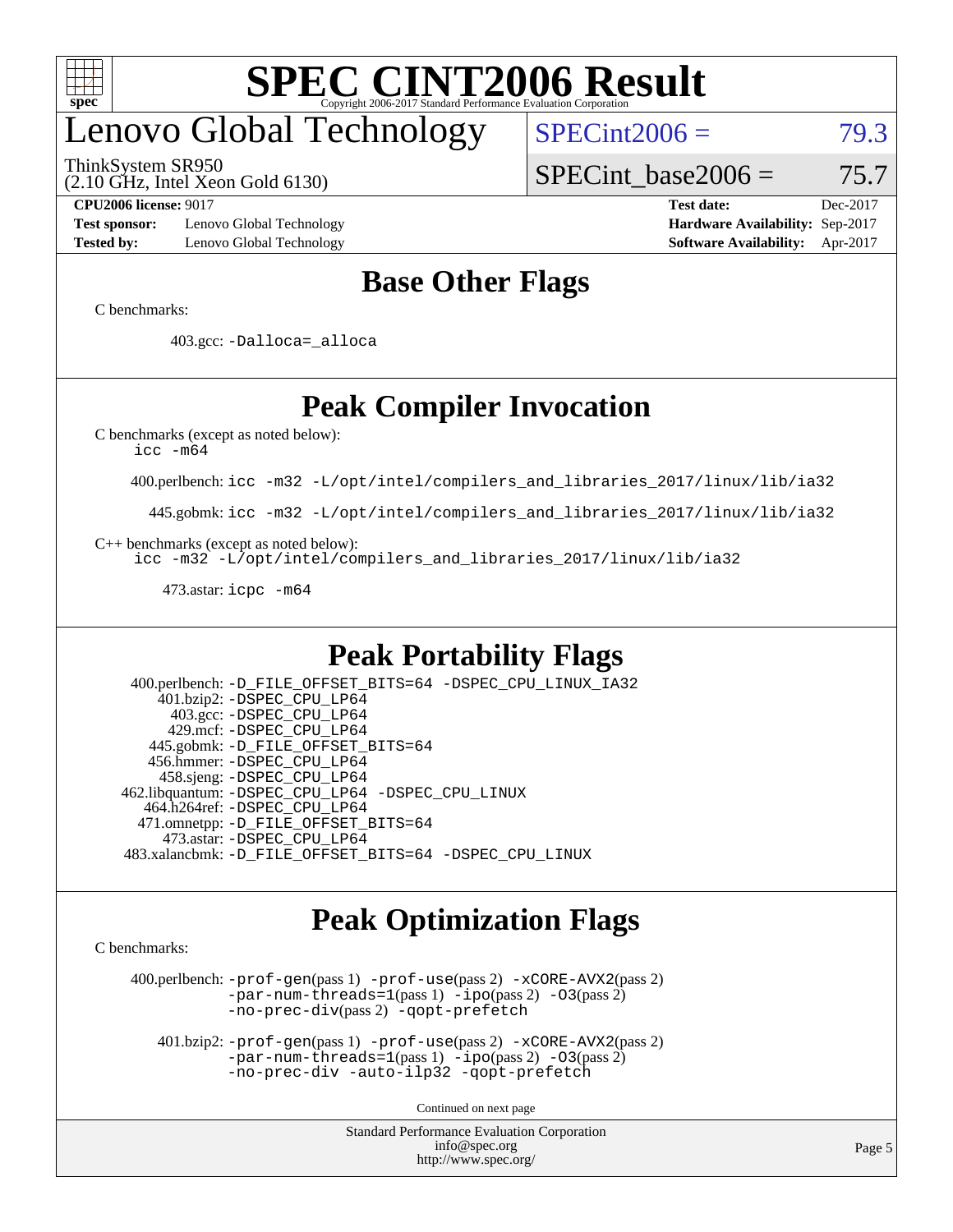

# enovo Global Technology

ThinkSystem SR950

 $SPECint2006 = 79.3$  $SPECint2006 = 79.3$ 

(2.10 GHz, Intel Xeon Gold 6130)

SPECint base2006 =  $75.7$ 

**[Test sponsor:](http://www.spec.org/auto/cpu2006/Docs/result-fields.html#Testsponsor)** Lenovo Global Technology **[Hardware Availability:](http://www.spec.org/auto/cpu2006/Docs/result-fields.html#HardwareAvailability)** Sep-2017 **[Tested by:](http://www.spec.org/auto/cpu2006/Docs/result-fields.html#Testedby)** Lenovo Global Technology **[Software Availability:](http://www.spec.org/auto/cpu2006/Docs/result-fields.html#SoftwareAvailability)** Apr-2017

**[CPU2006 license:](http://www.spec.org/auto/cpu2006/Docs/result-fields.html#CPU2006license)** 9017 **[Test date:](http://www.spec.org/auto/cpu2006/Docs/result-fields.html#Testdate)** Dec-2017

### **[Peak Optimization Flags \(Continued\)](http://www.spec.org/auto/cpu2006/Docs/result-fields.html#PeakOptimizationFlags)**

 403.gcc: [-xCORE-AVX2](http://www.spec.org/cpu2006/results/res2017q4/cpu2006-20171211-51042.flags.html#user_peakOPTIMIZE403_gcc_f-xCORE-AVX2) [-ipo](http://www.spec.org/cpu2006/results/res2017q4/cpu2006-20171211-51042.flags.html#user_peakOPTIMIZE403_gcc_f-ipo) [-O3](http://www.spec.org/cpu2006/results/res2017q4/cpu2006-20171211-51042.flags.html#user_peakOPTIMIZE403_gcc_f-O3) [-no-prec-div](http://www.spec.org/cpu2006/results/res2017q4/cpu2006-20171211-51042.flags.html#user_peakOPTIMIZE403_gcc_f-no-prec-div) [-inline-calloc](http://www.spec.org/cpu2006/results/res2017q4/cpu2006-20171211-51042.flags.html#user_peakCOPTIMIZE403_gcc_f-inline-calloc) [-qopt-malloc-options=3](http://www.spec.org/cpu2006/results/res2017q4/cpu2006-20171211-51042.flags.html#user_peakCOPTIMIZE403_gcc_f-qopt-malloc-options_0fcb435012e78f27d57f473818e45fe4) [-auto-ilp32](http://www.spec.org/cpu2006/results/res2017q4/cpu2006-20171211-51042.flags.html#user_peakCOPTIMIZE403_gcc_f-auto-ilp32) 429.mcf: [-xCORE-AVX2](http://www.spec.org/cpu2006/results/res2017q4/cpu2006-20171211-51042.flags.html#user_peakOPTIMIZE429_mcf_f-xCORE-AVX2) [-ipo](http://www.spec.org/cpu2006/results/res2017q4/cpu2006-20171211-51042.flags.html#user_peakOPTIMIZE429_mcf_f-ipo) [-O3](http://www.spec.org/cpu2006/results/res2017q4/cpu2006-20171211-51042.flags.html#user_peakOPTIMIZE429_mcf_f-O3) [-no-prec-div](http://www.spec.org/cpu2006/results/res2017q4/cpu2006-20171211-51042.flags.html#user_peakOPTIMIZE429_mcf_f-no-prec-div) [-parallel](http://www.spec.org/cpu2006/results/res2017q4/cpu2006-20171211-51042.flags.html#user_peakCOPTIMIZE429_mcf_f-parallel) [-qopt-prefetch](http://www.spec.org/cpu2006/results/res2017q4/cpu2006-20171211-51042.flags.html#user_peakCOPTIMIZE429_mcf_f-qopt-prefetch) [-auto-p32](http://www.spec.org/cpu2006/results/res2017q4/cpu2006-20171211-51042.flags.html#user_peakCOPTIMIZE429_mcf_f-auto-p32) 445.gobmk: [-prof-gen](http://www.spec.org/cpu2006/results/res2017q4/cpu2006-20171211-51042.flags.html#user_peakPASS1_CFLAGSPASS1_LDCFLAGS445_gobmk_prof_gen_e43856698f6ca7b7e442dfd80e94a8fc)(pass 1) [-prof-use](http://www.spec.org/cpu2006/results/res2017q4/cpu2006-20171211-51042.flags.html#user_peakPASS2_CFLAGSPASS2_LDCFLAGS445_gobmk_prof_use_bccf7792157ff70d64e32fe3e1250b55)(pass 2) [-xCORE-AVX2](http://www.spec.org/cpu2006/results/res2017q4/cpu2006-20171211-51042.flags.html#user_peakPASS2_CFLAGSPASS2_LDCFLAGS445_gobmk_f-xCORE-AVX2)(pass 2)  $-par-num-threads=1(pass 1) -ipo(pass 2) -O3(pass 2)$  $-par-num-threads=1(pass 1) -ipo(pass 2) -O3(pass 2)$  $-par-num-threads=1(pass 1) -ipo(pass 2) -O3(pass 2)$  $-par-num-threads=1(pass 1) -ipo(pass 2) -O3(pass 2)$  $-par-num-threads=1(pass 1) -ipo(pass 2) -O3(pass 2)$  $-par-num-threads=1(pass 1) -ipo(pass 2) -O3(pass 2)$ [-no-prec-div](http://www.spec.org/cpu2006/results/res2017q4/cpu2006-20171211-51042.flags.html#user_peakPASS2_CFLAGSPASS2_LDCFLAGS445_gobmk_f-no-prec-div)(pass 2) 456.hmmer: basepeak = yes 458.sjeng: [-prof-gen](http://www.spec.org/cpu2006/results/res2017q4/cpu2006-20171211-51042.flags.html#user_peakPASS1_CFLAGSPASS1_LDCFLAGS458_sjeng_prof_gen_e43856698f6ca7b7e442dfd80e94a8fc)(pass 1) [-prof-use](http://www.spec.org/cpu2006/results/res2017q4/cpu2006-20171211-51042.flags.html#user_peakPASS2_CFLAGSPASS2_LDCFLAGS458_sjeng_prof_use_bccf7792157ff70d64e32fe3e1250b55)(pass 2) [-xCORE-AVX2](http://www.spec.org/cpu2006/results/res2017q4/cpu2006-20171211-51042.flags.html#user_peakPASS2_CFLAGSPASS2_LDCFLAGS458_sjeng_f-xCORE-AVX2)(pass 2) [-par-num-threads=1](http://www.spec.org/cpu2006/results/res2017q4/cpu2006-20171211-51042.flags.html#user_peakPASS1_CFLAGSPASS1_LDCFLAGS458_sjeng_par_num_threads_786a6ff141b4e9e90432e998842df6c2)(pass 1) [-ipo](http://www.spec.org/cpu2006/results/res2017q4/cpu2006-20171211-51042.flags.html#user_peakPASS2_CFLAGSPASS2_LDCFLAGS458_sjeng_f-ipo)(pass 2) [-O3](http://www.spec.org/cpu2006/results/res2017q4/cpu2006-20171211-51042.flags.html#user_peakPASS2_CFLAGSPASS2_LDCFLAGS458_sjeng_f-O3)(pass 2) [-no-prec-div](http://www.spec.org/cpu2006/results/res2017q4/cpu2006-20171211-51042.flags.html#user_peakPASS2_CFLAGSPASS2_LDCFLAGS458_sjeng_f-no-prec-div)(pass 2) [-unroll4](http://www.spec.org/cpu2006/results/res2017q4/cpu2006-20171211-51042.flags.html#user_peakCOPTIMIZE458_sjeng_f-unroll_4e5e4ed65b7fd20bdcd365bec371b81f)  $462$ .libquantum: basepeak = yes  $464.h264$ ref: basepeak = yes [C++ benchmarks:](http://www.spec.org/auto/cpu2006/Docs/result-fields.html#CXXbenchmarks) 471.omnetpp: [-prof-gen](http://www.spec.org/cpu2006/results/res2017q4/cpu2006-20171211-51042.flags.html#user_peakPASS1_CXXFLAGSPASS1_LDCXXFLAGS471_omnetpp_prof_gen_e43856698f6ca7b7e442dfd80e94a8fc)(pass 1) [-prof-use](http://www.spec.org/cpu2006/results/res2017q4/cpu2006-20171211-51042.flags.html#user_peakPASS2_CXXFLAGSPASS2_LDCXXFLAGS471_omnetpp_prof_use_bccf7792157ff70d64e32fe3e1250b55)(pass 2) [-xCORE-AVX2](http://www.spec.org/cpu2006/results/res2017q4/cpu2006-20171211-51042.flags.html#user_peakPASS2_CXXFLAGSPASS2_LDCXXFLAGS471_omnetpp_f-xCORE-AVX2)(pass 2)  $-par-num-threads=1(pass 1) -ipo(pass 2) -O3(pass 2)$  $-par-num-threads=1(pass 1) -ipo(pass 2) -O3(pass 2)$  $-par-num-threads=1(pass 1) -ipo(pass 2) -O3(pass 2)$  $-par-num-threads=1(pass 1) -ipo(pass 2) -O3(pass 2)$  $-par-num-threads=1(pass 1) -ipo(pass 2) -O3(pass 2)$  $-par-num-threads=1(pass 1) -ipo(pass 2) -O3(pass 2)$ [-no-prec-div](http://www.spec.org/cpu2006/results/res2017q4/cpu2006-20171211-51042.flags.html#user_peakPASS2_CXXFLAGSPASS2_LDCXXFLAGS471_omnetpp_f-no-prec-div)(pass 2) [-qopt-ra-region-strategy=block](http://www.spec.org/cpu2006/results/res2017q4/cpu2006-20171211-51042.flags.html#user_peakCXXOPTIMIZE471_omnetpp_f-qopt-ra-region-strategy_0f7b543d62da454b380160c0e3b28f94) [-Wl,-z,muldefs](http://www.spec.org/cpu2006/results/res2017q4/cpu2006-20171211-51042.flags.html#user_peakEXTRA_LDFLAGS471_omnetpp_link_force_multiple1_74079c344b956b9658436fd1b6dd3a8a) [-L/sh10.2 -lsmartheap](http://www.spec.org/cpu2006/results/res2017q4/cpu2006-20171211-51042.flags.html#user_peakEXTRA_LIBS471_omnetpp_SmartHeap_b831f2d313e2fffa6dfe3f00ffc1f1c0) 473.astar: [-xCORE-AVX2](http://www.spec.org/cpu2006/results/res2017q4/cpu2006-20171211-51042.flags.html#user_peakOPTIMIZE473_astar_f-xCORE-AVX2) [-ipo](http://www.spec.org/cpu2006/results/res2017q4/cpu2006-20171211-51042.flags.html#user_peakOPTIMIZE473_astar_f-ipo) [-O3](http://www.spec.org/cpu2006/results/res2017q4/cpu2006-20171211-51042.flags.html#user_peakOPTIMIZE473_astar_f-O3) [-no-prec-div](http://www.spec.org/cpu2006/results/res2017q4/cpu2006-20171211-51042.flags.html#user_peakOPTIMIZE473_astar_f-no-prec-div) [-qopt-prefetch](http://www.spec.org/cpu2006/results/res2017q4/cpu2006-20171211-51042.flags.html#user_peakCXXOPTIMIZE473_astar_f-qopt-prefetch) [-auto-p32](http://www.spec.org/cpu2006/results/res2017q4/cpu2006-20171211-51042.flags.html#user_peakCXXOPTIMIZE473_astar_f-auto-p32) [-Wl,-z,muldefs](http://www.spec.org/cpu2006/results/res2017q4/cpu2006-20171211-51042.flags.html#user_peakEXTRA_LDFLAGS473_astar_link_force_multiple1_74079c344b956b9658436fd1b6dd3a8a) [-L/sh10.2 -lsmartheap64](http://www.spec.org/cpu2006/results/res2017q4/cpu2006-20171211-51042.flags.html#user_peakEXTRA_LIBS473_astar_SmartHeap64_63911d860fc08c15fa1d5bf319b9d8d5) 483.xalancbmk: [-xCORE-AVX2](http://www.spec.org/cpu2006/results/res2017q4/cpu2006-20171211-51042.flags.html#user_peakOPTIMIZE483_xalancbmk_f-xCORE-AVX2) [-ipo](http://www.spec.org/cpu2006/results/res2017q4/cpu2006-20171211-51042.flags.html#user_peakOPTIMIZE483_xalancbmk_f-ipo) [-O3](http://www.spec.org/cpu2006/results/res2017q4/cpu2006-20171211-51042.flags.html#user_peakOPTIMIZE483_xalancbmk_f-O3) [-no-prec-div](http://www.spec.org/cpu2006/results/res2017q4/cpu2006-20171211-51042.flags.html#user_peakOPTIMIZE483_xalancbmk_f-no-prec-div) [-qopt-prefetch](http://www.spec.org/cpu2006/results/res2017q4/cpu2006-20171211-51042.flags.html#user_peakCXXOPTIMIZE483_xalancbmk_f-qopt-prefetch) [-Wl,-z,muldefs](http://www.spec.org/cpu2006/results/res2017q4/cpu2006-20171211-51042.flags.html#user_peakEXTRA_LDFLAGS483_xalancbmk_link_force_multiple1_74079c344b956b9658436fd1b6dd3a8a) [-L/sh10.2 -lsmartheap](http://www.spec.org/cpu2006/results/res2017q4/cpu2006-20171211-51042.flags.html#user_peakEXTRA_LIBS483_xalancbmk_SmartHeap_b831f2d313e2fffa6dfe3f00ffc1f1c0)

### **[Peak Other Flags](http://www.spec.org/auto/cpu2006/Docs/result-fields.html#PeakOtherFlags)**

[C benchmarks](http://www.spec.org/auto/cpu2006/Docs/result-fields.html#Cbenchmarks):

403.gcc: [-Dalloca=\\_alloca](http://www.spec.org/cpu2006/results/res2017q4/cpu2006-20171211-51042.flags.html#b403.gcc_peakEXTRA_CFLAGS_Dalloca_be3056838c12de2578596ca5467af7f3)

The flags files that were used to format this result can be browsed at <http://www.spec.org/cpu2006/flags/Intel-ic17.0-official-linux64-revF.html> <http://www.spec.org/cpu2006/flags/Lenovo-Platform-Flags-V1.2-SKL-E.html>

You can also download the XML flags sources by saving the following links:

<http://www.spec.org/cpu2006/flags/Intel-ic17.0-official-linux64-revF.xml> <http://www.spec.org/cpu2006/flags/Lenovo-Platform-Flags-V1.2-SKL-E.xml>